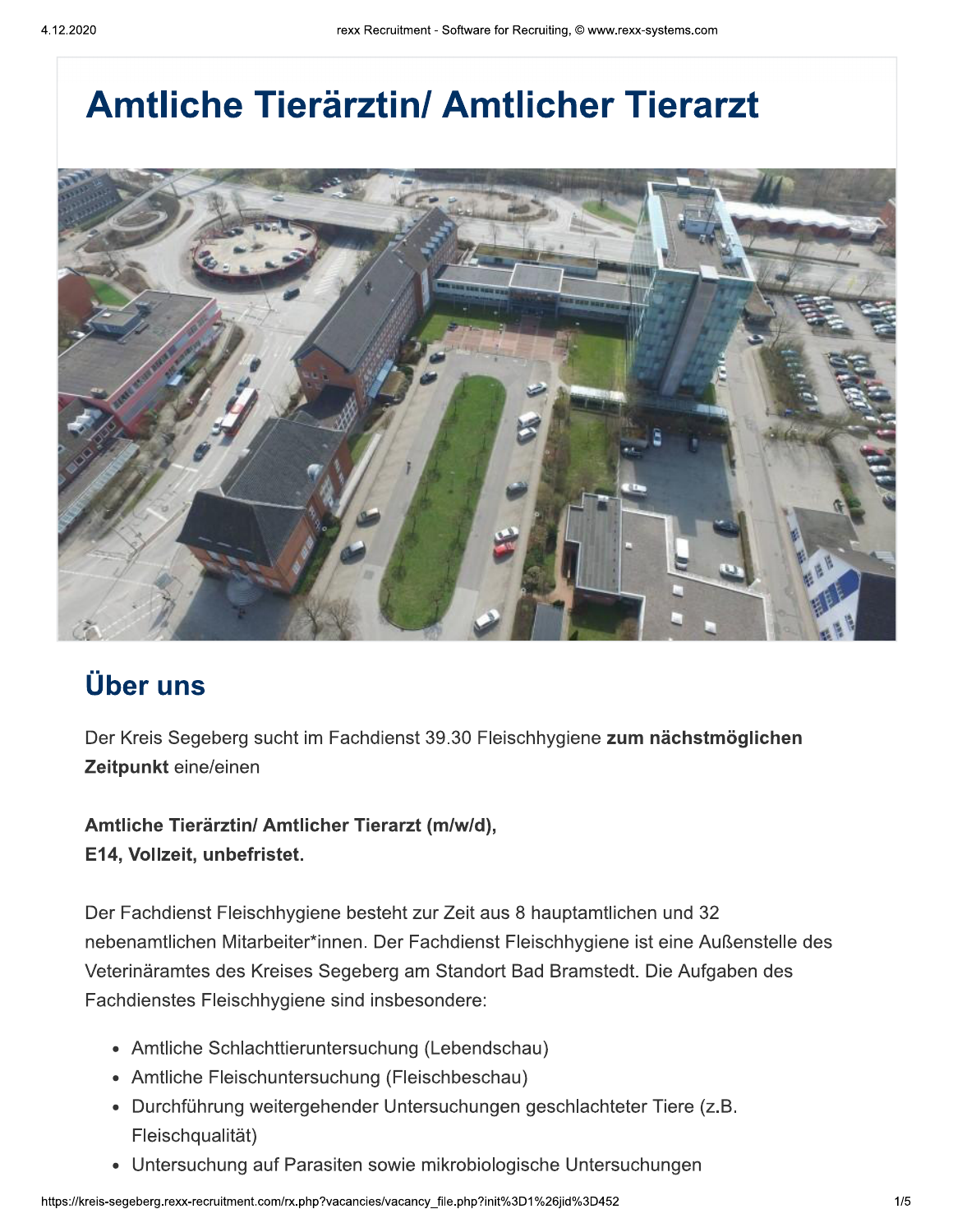- Probennahmen im Rahmen des Nationalen Rückstandskontrollplanes zur Sicherstellung, dass keine Überschreitungen von Höchstmengen an Rückständen oder Arzneimitteln im Fleisch sind, die die gesundheitliche Unbedenklichkeit für die/den Verbraucher\*in gefährden
- Entnahme von Proben zur Untersuchung auf transmissible spongiforme Enzephalopathien (TSE) bei Schafen und Rindern
- Vorbereitung und Erteilung der EU-Zulassung für Schlacht- und Zerlegebetriebe
- Hygieneüberwachung von Schlacht- und Zerlegebetrieben einschließlich der betrieblichen Eigenkontrollmaßnahmen
- Überwachung der unschädlichen Beseitigung von SRM (spezifiziertem Risikomaterial), untauglichem Fleisch und des Handels mit tierischen Nebenprodukten
- Organisation und Überwachung der amtlichen Schlachttier- und Fleischuntersuchung bei gewerblichen Schlachtungen, Hausschlachtungen, in Gehegewildhaltungen und bei landwirtschaftlichen Direktvermarktern

Der Kreis Segeberg mit seinen rund 273.000 Einwohner\*innen ist zentral in der Mitte Schleswig-Holsteins zwischen der Landeshauptstadt Kiel, der Metropole Hamburg und zur Ostseeküste gelegen. Unsere Wirtschaftsstandorte und die vielfältige Erholungs- und Erlebnislandschaft sind die Markenzeichen des Kreises Segeberg. Wir bieten dadurch naturnahes Wohnen sowie attraktive Lebensqualität und Erholungsmöglichkeiten, ob an einem der zahlreichen Seen oder an der Ostsee.

### **Ihr Aufgabenprofil**

Sie suchen eine neue berufliche Herausforderung in Verbindung mit einer guten Work-Life-Balance? Tragen Sie zur sichtbaren Weiterentwicklung unseres Kreises bei! Wir sind ein attraktiver und verlässlicher Arbeitgeber, der flexible Arbeitszeiten, tarifliche Leistungen, Qualifizierungsmöglichkeiten, Betriebliches Gesundheitsmanagement und familienfreundliche Standards wie Notfallbetreuung für Kinder und pflegende Angehörige bietet. Bei uns als öffentlichem Arbeitgeber finden Sie eine sinnvolle Tätigkeit, die der Allgemeinheit dient. Zusammen mit 990 Kolleg\*innen in über 20 verschiedenen Berufen sorgen wir dafür, dass Ihr Auto zugelassen wird, Straßen und Radwege gebaut werden, Menschen in Pflegeheimen unterstützt werden etc.

Zu Ihren Aufgaben als Amtliche Tierärztin/ Amtlicher Tierarzt gehören

• Durchführung der Überwachung der in der EU zugelassenen Schlachtbetriebe (Rotfleisch) im Kreis Segeberg (Schlachttier- und Fleischuntersuchung)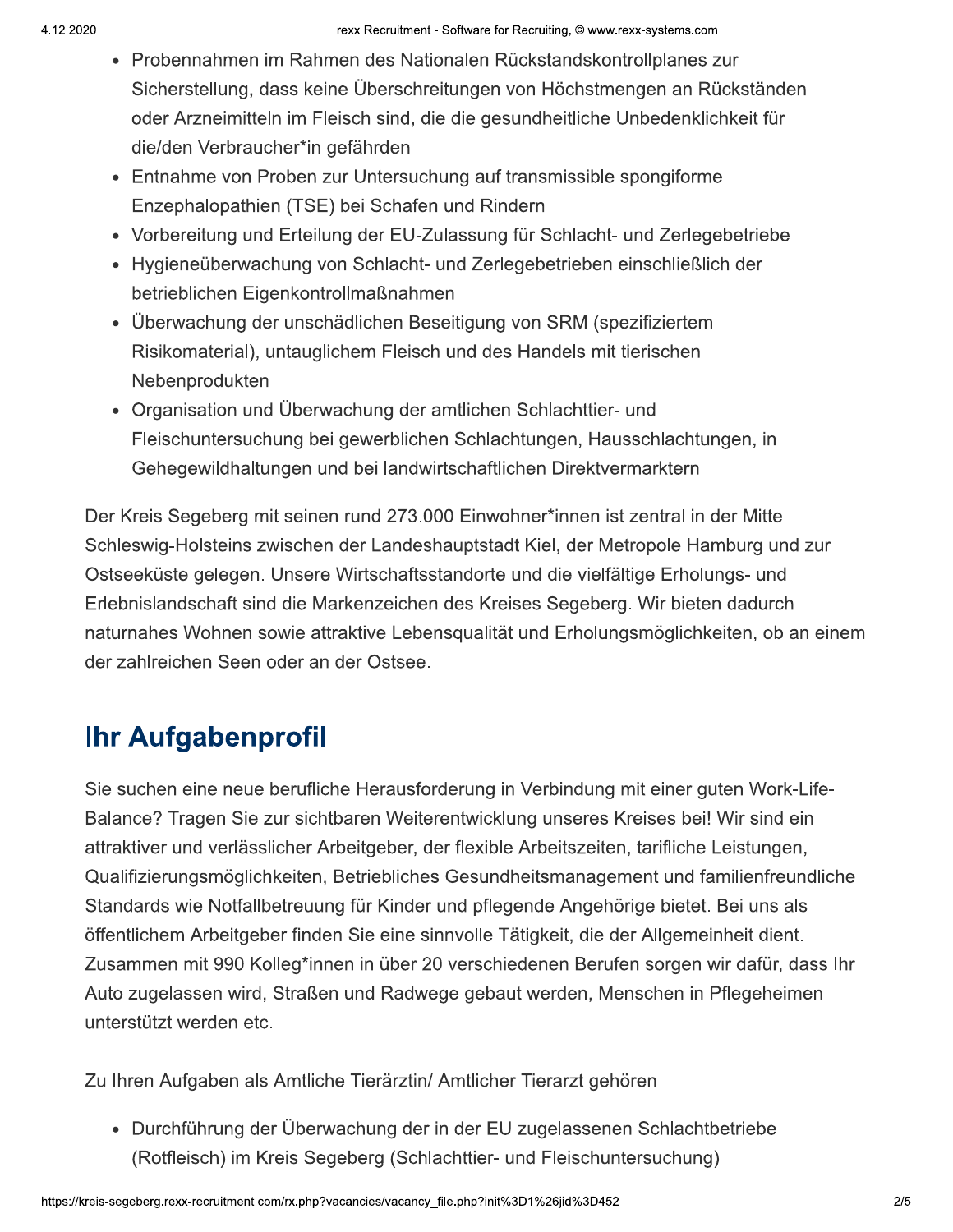• Ausbildung und Anleitung von Fachassistent\*innen, Praktikant\*innen und Referendar\*innen

#### **Ihr Know-how**

Sie verfügen über

- eine Approbation als Tierärztin/ Tierarzt
- eine Qualifikation nach der Verordnung (EG) Nr. 854/2002 oder 625/2017 bzw. die Bereitschaft, eine dieser Qualifikationen zu erwerben
- · die Bereitschaft zum Dienst mit wöchentlich wechselnden Arbeitszeiten
- Erfahrungen in der amtlichen Schlachttier- und Fleischuntersuchung sowie in der Hygieneüberwachung

Sie sollten über Kenntnisse und Erfahrungen in den folgenden Bereichen verfügen:

- profunde Erfahrungen in der Schlachttier- und Fleischuntersuchung sowie in der Hygieneüberwachung
- wünschenswert ist eine Fachtierarztanerkennung in den Bereichen Fleischhygiene und Fleischtechnologie bzw. Lebensmittelhygiene oder öffentliches Veterinärwesen
- Kenntnisse im Qualitätsmanagementsystem bzw. Bereitschaft und Initiative, das Qualitätsmanagementsystem der Veterinärverwaltung des Kreises Segeberg im Bereich Fleischhygiene weiterzuentwickeln
- IT-Kenntnisse in der MS-Office Standardsoftware und in dem Veterinärsoftwareprogramm Balvi

Sie sind offen für das neue digitalisierte Arbeiten, sind ein Organisationstalent und verfügen über eine sehr präzise und äußerst strukturierte und effektive Aufgabenplanung und bearbeitung. Sie besitzen ein hohes Maß an Selbstständigkeit und Flexibilität und zeichnen sich durch ein ausgeprägtes Engagement und eine hohe Belastbarkeit aus. Ihre Fähigkeit zu konzeptionellem und kreativem Arbeiten unterstreichen Sie durch eine strukturierte und lösungsorientierte Arbeitsweise. Sie haben Freude daran, Veränderungsprozesse mitzugestalten und Ihre innovativen Ideen einbringen zu können. Sie zeigen gern Ihr soziales Engagement im Allgemeinen Bereitschaftsdienst des Kreises Segeberg und im Bereich der Ausbildung von Nachwuchskräften. Wenn Sie neben Professionalität auch Teamfähigkeit mitbringen, dann ist dies die richtige Position für Sie.

Die Fahrerlaubnis der Klasse B bzw. 3 sowie die Nutzung des eigenen PKW gegen Kostenerstattung stellt für Sie kein Problem dar.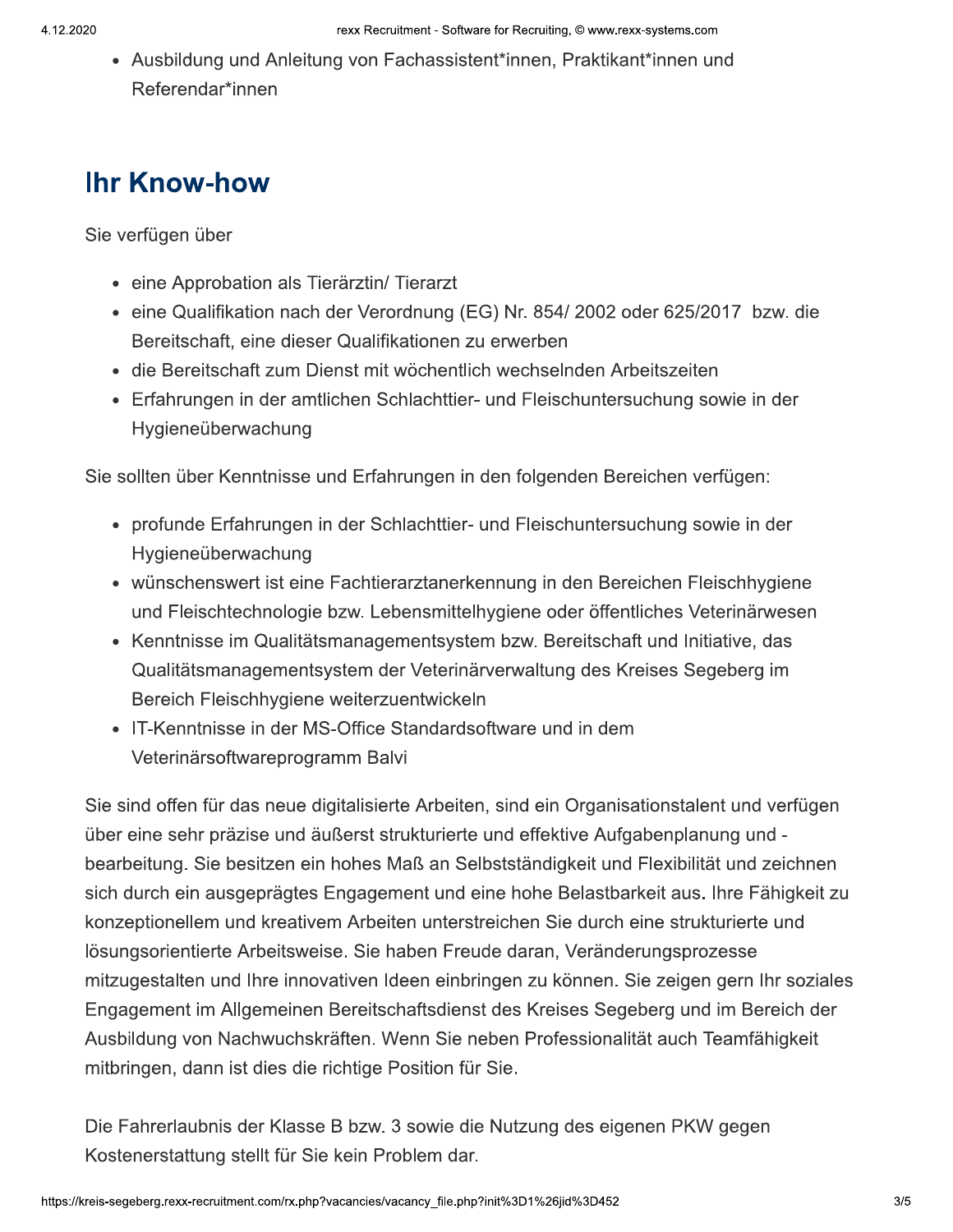# **Unser Angebot**

- Es erfolgt eine unbefristete Einstellung in Vollzeit (39 h/Woche) mit tarifgerechter Vergütung nach Entgeltgruppe 14 TVöD. Die Besetzung der Stelle mit Teilzeitkräften ist möglich, sofern ein gemeinsames anforderungsgerechtes Arbeitszeitmodell gefunden wird.
- Leistungen des öffentlichen Dienstes, bei Angestellten nach dem TVöD z.B. 30 Tage Jahresurlaub, Teilnahme an der leistungsorientierten Bezahlung, eine zusätzliche Altersvorsorge bei der VBL
- Vielfältige Angebote als familienfreundlicher Arbeitgeber (u.a. flexible Arbeitszeiten, feste Wochenarbeitszeiten mit der Möglichkeit zum Zeitausgleich, Telearbeit, Bezuschussung von Ferienmaßnahmen, Kinder- und Pflegenotfallbetreuung)
- Möglichkeiten zur persönlichen und fachlichen Weiterbildung mit einem eigenen professionellen internen Fortbildungsprogramm, Coachings und Teamentwicklungsmaßnahmen
- Unser Betriebliches Gesundheitsmanagement und eigene Betriebssportgruppen wie Klettern, Laufen, Sportschützen, Fußball, Volleyball und Bowling runden unser Angebot ab.
- Bei uns kommt auch das Betriebsklima nicht zu kurz, u.a. durch gemeinsame Betriebsausflüge und Veranstaltungen.
- · Wir bieten zudem arbeitsplatznahe Parkmöglichkeiten.

#### Haben wir Ihr Interesse geweckt?

Wenn Sie die Aufgabenstellung anspricht und Sie über die notwendigen Kompetenzen verfügen, freuen wir uns auf Ihre aussagekräftige Bewerbung

#### bis zum 24. Januar 2021

vorzugsweise über unser Online-Bewerbungsportal https://karriere.segeberg.de oder an den Kreis Segeberg, Fachdienst Personal und Organisation, Hamburger Straße 30, 23795 Bad Segeberg.

Wir möchten Sie darauf hinweisen, dass papierhafte Bewerbungen eingescannt und digital gespeichert werden. Die Originalunterlagen werden anschließend vernichtet. Ebenso möchten wir Sie darauf aufmerksam machen, dass wir Nachrichten (Eingangsbestätigungen etc.) per E-Mail versenden. Wir bitten Sie daher, Ihren Posteingang sowie ggf. Ihren Spamordner